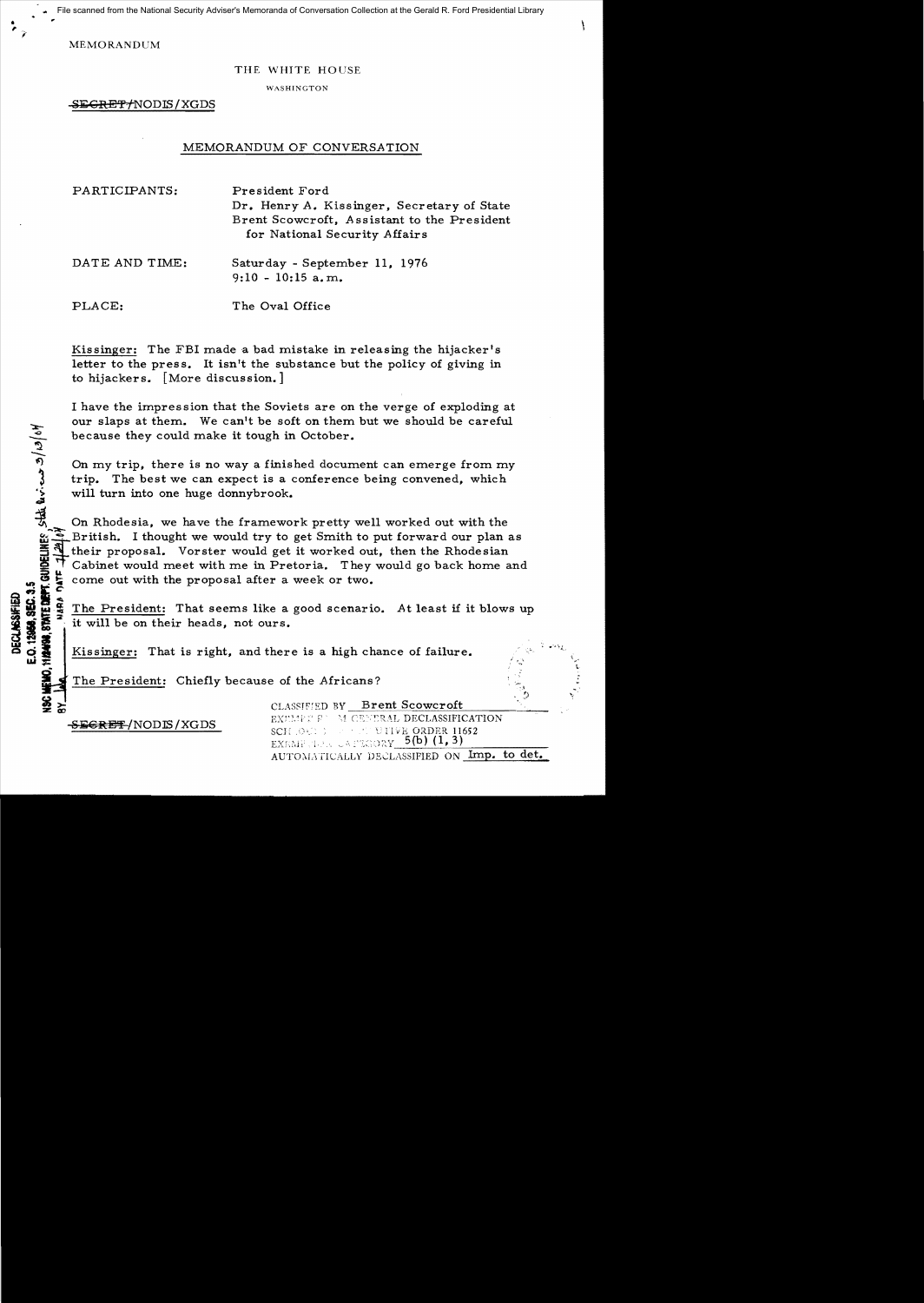## S<del>ECRET</del>/NODIS/XGDS 2

Kissinger: Yes. They are wholly unreliable. It is just impossible to predict how they will behave.

The President: What does Vorster say about his domestic problems?

Kissinger: I wish you could meet him. He is a fine man. He could stop it immediately if he acted like he did 15 years ago and killed 300 blacks in the next riot. I think he might have to create autonomous areas.

The President: Like Transkei?

Kissinger: He can't go to majority rule right away.

[Discussion of black psychology -- U. S. and foreign.]

I will be leaving Monday morning. [Discussion of the British Cabinet changes. ]

The President: How about Soares? He wants a lot of aid.

Kissinger: And we should do it. But he is ineffective. The basic structure in Portugal is okay and we can assist Soares.

The President: And Spain is looking good.

[General discussion about Europe and the campaign.]

Kissinger: Have you given up on SALT? I am not recommending you proceed. If we had three months ago, we would be in good shape.

The President: *As* I told Brent earlier, on November 3 Ikle is going to be out of a job. I think he is in collusion with Defense.

Kissinger: Maybe not at the Rumsfeld level, but certainly at the staff level.

If you move now, you will be leaked to death and we will both be on the defensive on it.

The President: It is a damned crime. But let's have an NSC meeting anyway when you get back. I want to use that comparative chart Brent drew up. I want to hear them explain what are the differences between the two positions in terms which make military sense.

## $-$ SE $-$ GRET $\neq$ NODIS / XGDS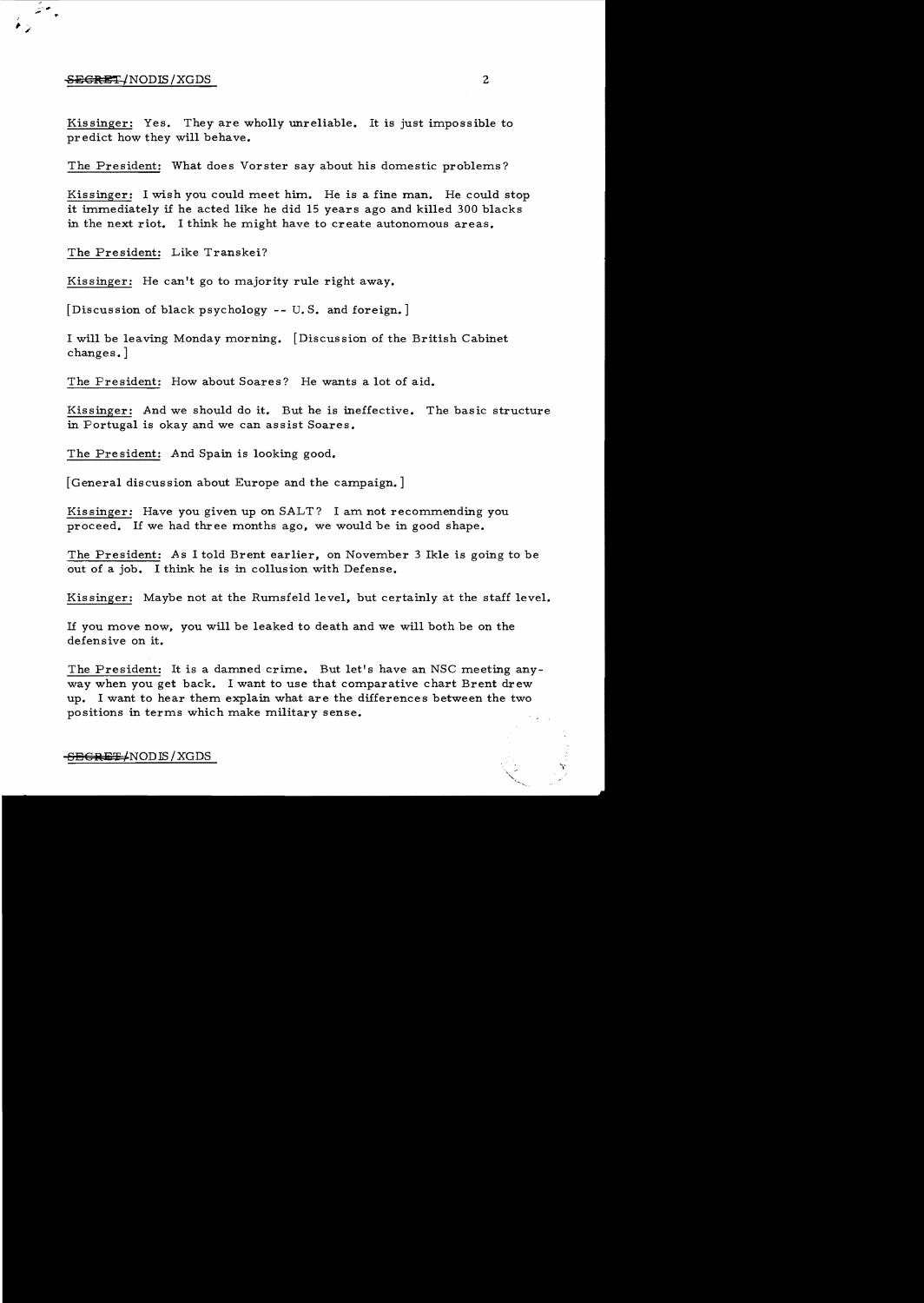$\sqrt{P/K}$  11 Sept 76

K The FBI mule a had modat in ulusing the hopesher letter te = preces. It isn't a substant (Sour mois descension) Ahave in pression that a Suro and on a winger of exploding at one plays at the We cruit encourant they could make it tough in Oct. On my tig, treu à vo moy a feriotel comment which well turn into one hays during beach. On Rhodric, un trans c parmarant pettycould combatant cut chittish, Itt we would by to get Someth to get forward am glor as their prezand. Overtu vand get it work lant, Con c Rhord. comment circul ment w/ me in Pretoca. They would go back have a come out ce c proposal optu enton a vont a 2. P. That survey like a good x un airs. at least if It blows emp it will be on their heads, withmes, R Fhot is right - and there is a high chance ffarture P christen december ( Opinions) K Yrs. Thay are arbority unreliable. It is just Cuhme P What does forsten son strut his domestic perds. K Ismit jou could meet bien Nous a E.O. 12958, SEC. 3.5 NSC MEMO, 11/24/08, 8 TATE DEPT. GUNDELINES State leview 3/13/04

 $\frac{1}{2}$ . NARA. DATE  $\frac{1}{2}$   $\frac{24}{9}$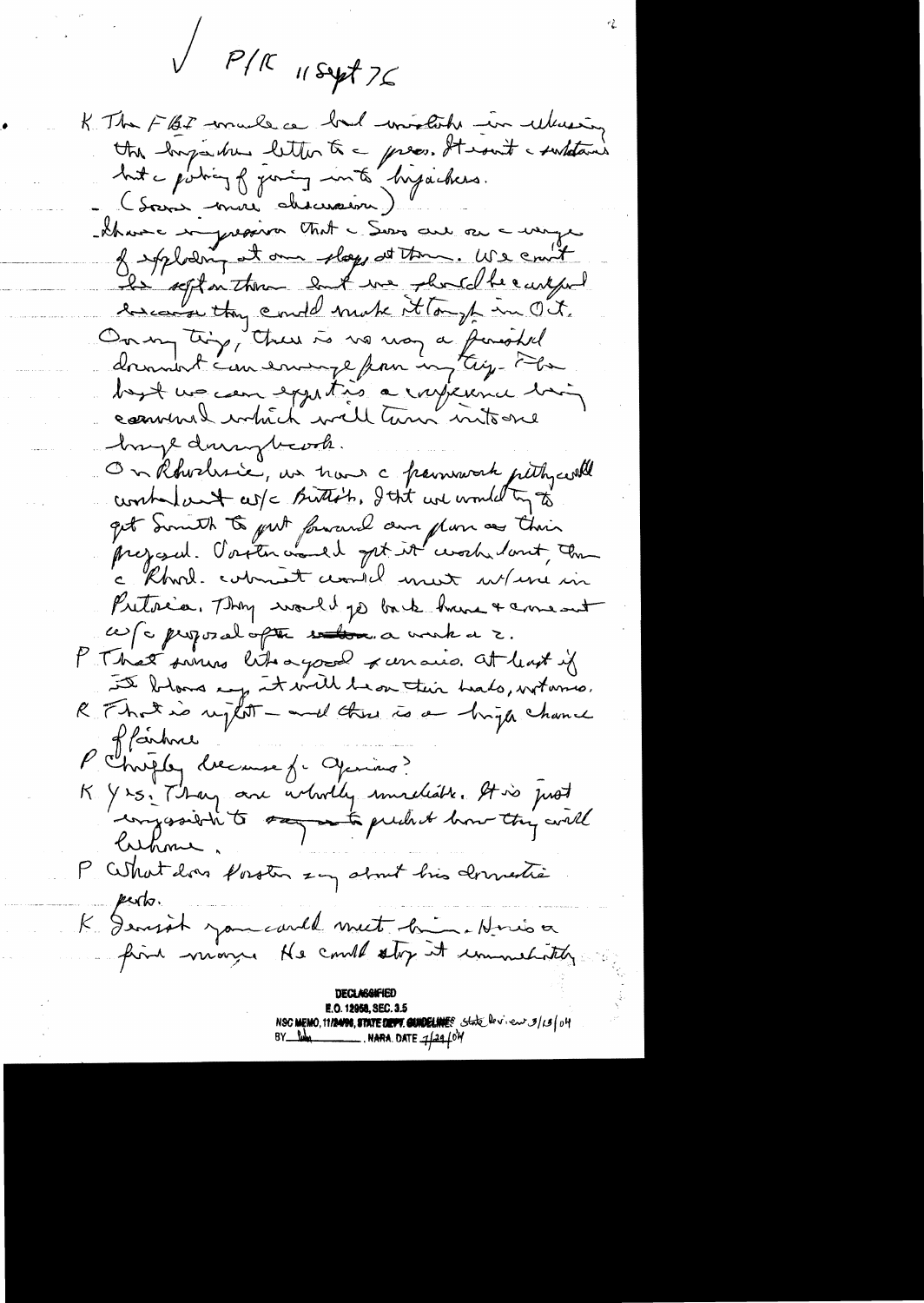Text of Convention opened for Bee, (Schles-first pager on conto trait pour mond?<br>Ils = mot, madie later = ands parties. When It without I he arted title 15 year appen billed 300. blacks in a next rest. I think he mysel have a create autonomes antes l'hitre Transkei? la He conit parts majority unh night anony.<br>Consiming his chapped perfecting - USE  $f_{z}$ ingo). I will be lier ; undan moins.<br>(Discoursion of the calment changes).<br>P. Hann about Same? He wouts a lot faid. K and we should let . But he is inffective. S He is nous forced us/c protest germin, of posed to this insuring socialism K But eux aux battar six them cus a albematives.<br>Ten dessin structure à in Part is elle avec can assist Somes. P and Sparing is lasting powel. (Count absorption about Eur, x a Companyer). K Have you given y au Salt? dans met remembre pour pour et des ses mois  $\mathcal{C}_{\mathbb{R}^+}$ paris à martifa job, l'thirt de és K Unanghamentat a Kingfeld level, but centainly at - stof lived. Il jam innere démois sur suit le - olympin on it. P It is a dominal ensuit let donc au visc with anyong when you get truth, I want